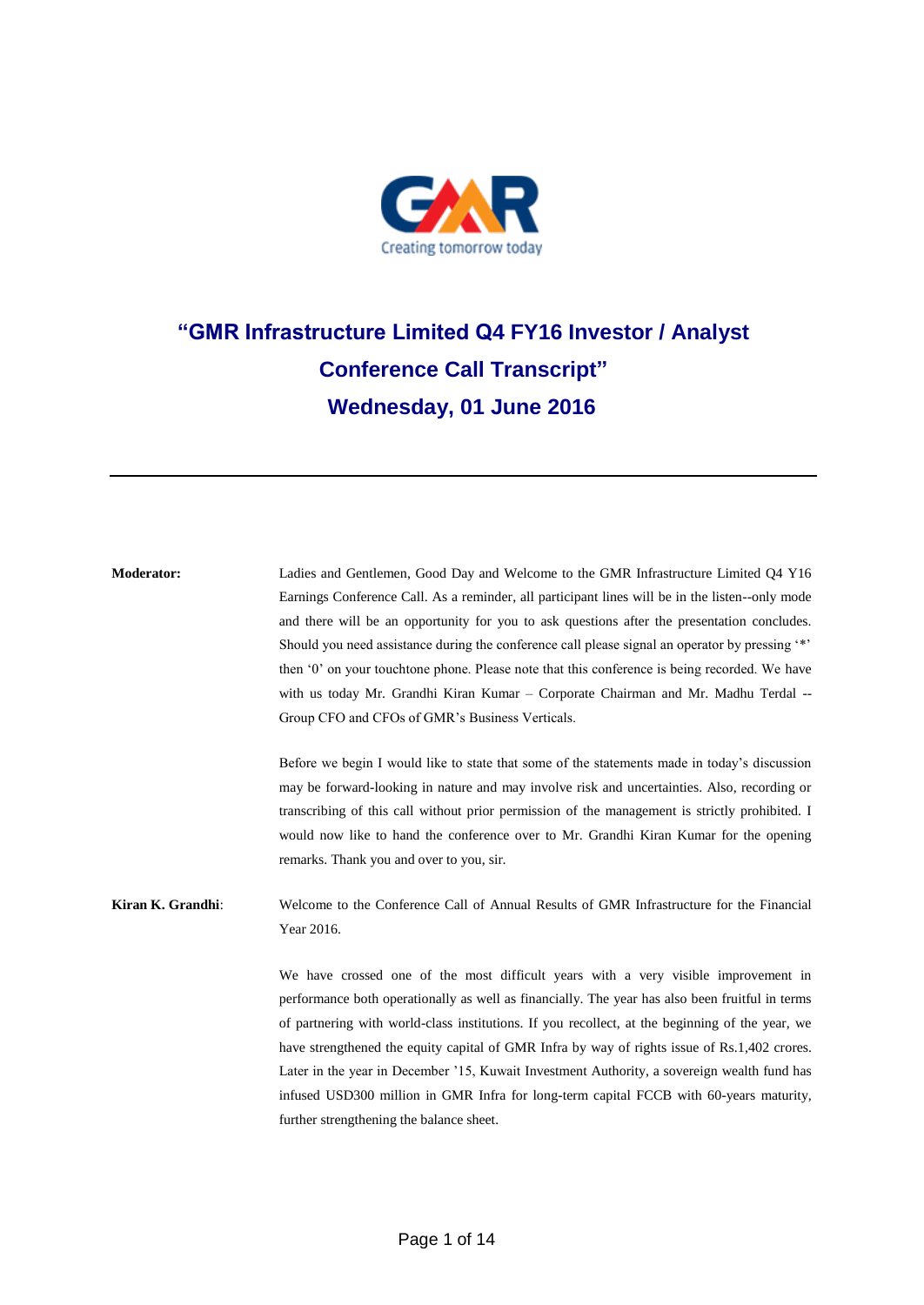

GMR has demonstrated its ability to attract a high quality strategic investor like Tenaga Nasional into the Energy portfolio at a time when energy sector has been going through a challenging phase. Group has been continuing its journey in asset-light, asset-right approach in the current fiscal. The Group has divested Hungund-Hospet Road Project which has reduced the debt of Rs.1,078 crores and created additional liquidity of Rs.85 crores. Divestment is being done in two tranches, of which first tranche of 15% has been completed. Further, the group has signed a share purchase agreement with India Infrastructure Fund to divest 26% equity stake in Ulundurpet Road Project.

The group has improved its performance on operational side also; Warora & Kamalanga plants operated at improved PLF, both plants have managed to turn around the corner in the current fiscal with resolution of regulatory bottlenecks. Transmission constraints and better tariff profiling aiding the better performance of the plants in terms of PLF and also financial performance. Both the units of 685 MW, each of Chhattisgarh power plant have been commissioned in the year. Rajahmundry gas-based plant has signed (SDR) Strategic Debt Restructuring agreement with the lenders in providing a strategic long-term solution for the plant affected by lower fuel supply. All the Airports continue to show robust traffic growth and financial performance.

I will take you through the Financial Highlights: Group has posted a consolidated cash profit of Rs.222 crores for the financial year '16 against cash loss of Rs.(-1,119) crores for last year. This is after accounting for cash loss of Rs.472 crores in the recently commissioned Rajahmundry and Chhattisgarh power plants. Gross revenue for the year has increased by 20% from Rs.11,088 crores in financial year '15 to Rs.13,358 crores in financial year '16. The Energy revenue increased by 24% from Rs.4,454 crores to Rs.5,523 crores on account of higher revenues in EMCO and Kamalanga. Airport revenue increased by 20% from Rs.5,469 crores to Rs.6,556 crores on account of robust traffic growth and restoration of UDF in Hyderabad Airport. EBITDA for the year improved by 67% from Rs.2,555 crores to Rs.4,264 crores primarily on the account of significant jump in EBITDA of Energy sector. Energy sector EBITDA increased by more than 4x from Rs.222 crores in financial year '15 to Rs.1,161 crores in financial year '16. EBITDA in Airports sector increased by 40% from Rs.1,706 crores to Rs.2,387 crores. EBITDA in Highways sector increased by 25% from Rs.407 crores to Rs.510 crores.

Despite drawal of project loans at Chhattisgarh and Cebu Airport, net debt has been maintained at the same level of around Rs.40,000 crores and with the improvement of EBITDA levels, the ratio of net debt-to-EBITDA has improved from 15.5x in financial year'15 to Rs.9.4x in financial year '16. The interest coverage has improved from 0.72x in financial year '15 to 1.05x in financial year '16. Further, post SDR and (GREL) GMR Rajahmundry Energy Limited, the consolidated debt will reduce by Rs.3,600 crores. Investment of Rs.2,000 crores by Tenaga in GMR Energy will be used towards servicing our corporate debt which will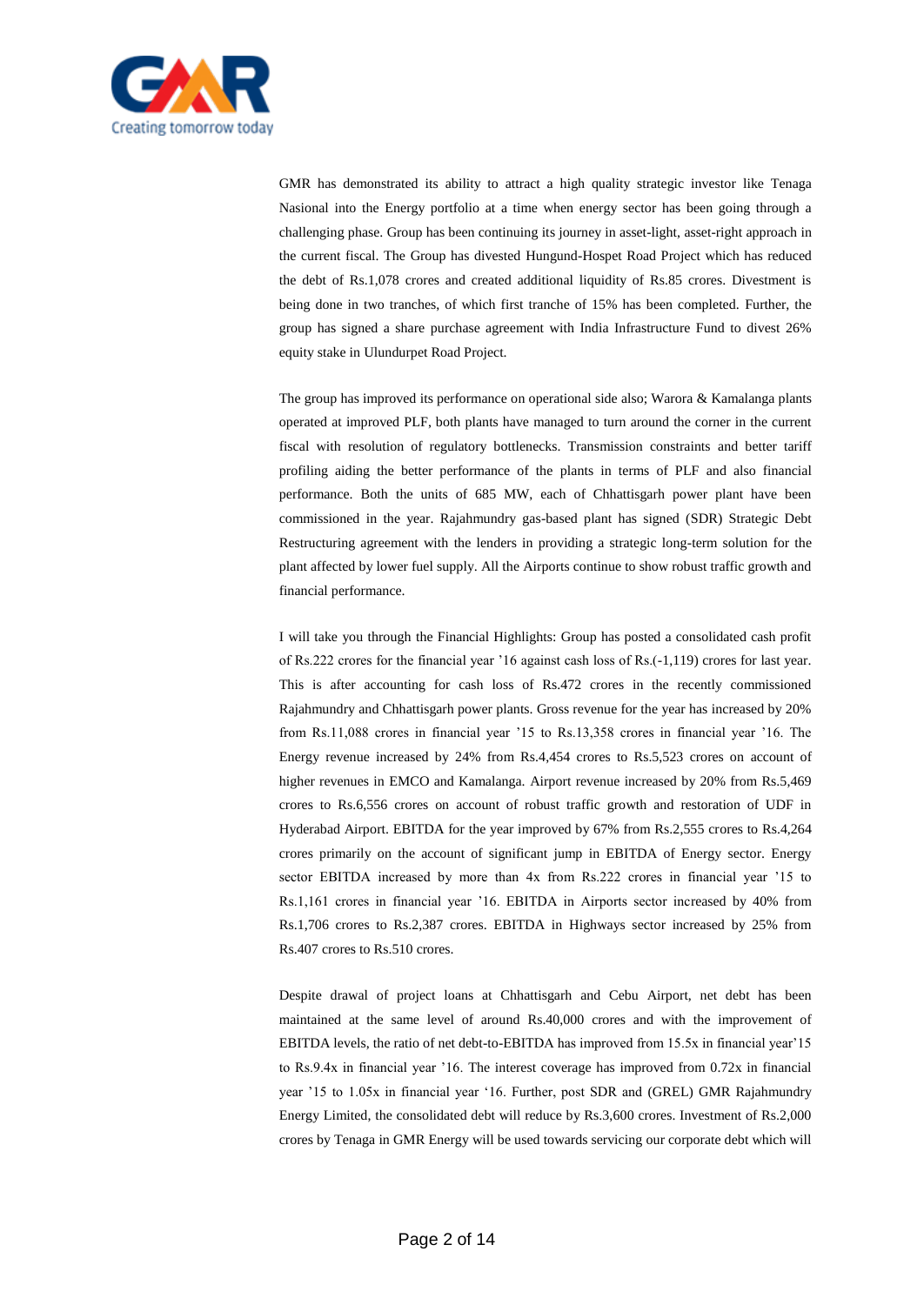

also result in further reduction of debt and saving of interest of between Rs.200 to Rs.240 crores every year.

With this, I would like to hand over to my colleague, Mr. Amit Jain, who will be taking you through the detail sector wise performance.

**Amit Jain**: Thank you, Kiran sir. Good Day and Greeting Dear Investors and Analysts Friends. I will be happy to give you a brief update on various business verticals of GMR. To begin with Energy business: Our 600 MW Warora Power Project has seen a turnaround during the current fiscal with operational performance improving due to transmission bottleneck being resolved and also better tariff profiling with a full commencement of Tamil Nadu PPA which is about 150 MW in December 2015. The plant has turned cash positive for the first time with Rs.7 crores in FY'16 as against a cash loss of Rs.184 crores last year. Going forward, it is expected to improve even further with better operational efficiency and full year operation of Tamil Nadu PPA.

> Some of the key highlights of Warora Power Project: It has achieved PLF of 76% in FY'16 as against 69% last year. Revenue also increased from Rs.1200 crores last year to Rs.1383 crores this year, an increase of 15%. EBITDA for the year has also increased by 62% from Rs.248 crores last year to Rs.401 crores this year.

> Our second project is Kamalanga (1,050 MW). It has also shown positive traction in the current fiscal due to the resolution of regulatory bottlenecks in terms of tariff determination in all the three PPAs which we have with Odisha, Bihar and Haryana. The positive orders in terms of change in law and coal pass-through has resulted in better financials for the year and this project, similar to Warora, has shown cash profit of Rs.36 crores in FY'16 against a cash loss of Rs.(-532) crores last year FY'15. So both the projects which is Warora as well as Kamalanga has turned cash positive in FY'16. Some of the key highlights are Kamalanga has clocked PLF of 67% for the year against 53% last year & have achieved a turnover of Rs.1,961 crores in FY'16 against Rs.1,144 crores last year, an increase of 71%. EBITDA has also increased by 8x from Rs.75 crores in FY'15 to Rs.704 crores in FY'16.

> Coming to our Mega Project which is Chhattisgarh 1370 MW: Both the units of 685 MW each have been commissioned; the first unit was commissioned in the month of November '15 and the second unit is commissioned in March '16. The plant has clocked PLF of 26% in FY'16.

> Coming to our Gas-based project Rajahmundry: We have worked out a strategic long-term solution for a difficult gas project within the ambit of RBI Scheme by way of SDR. The SDR Scheme is adopted for Rajahmundry Project in the month of May 2016. Out of the total consolidated debt of Rs.3,780 crores, debt to the extent of Rs.1,414 crores is converted into equity and the consortium lenders have got 55% shareholding in the project.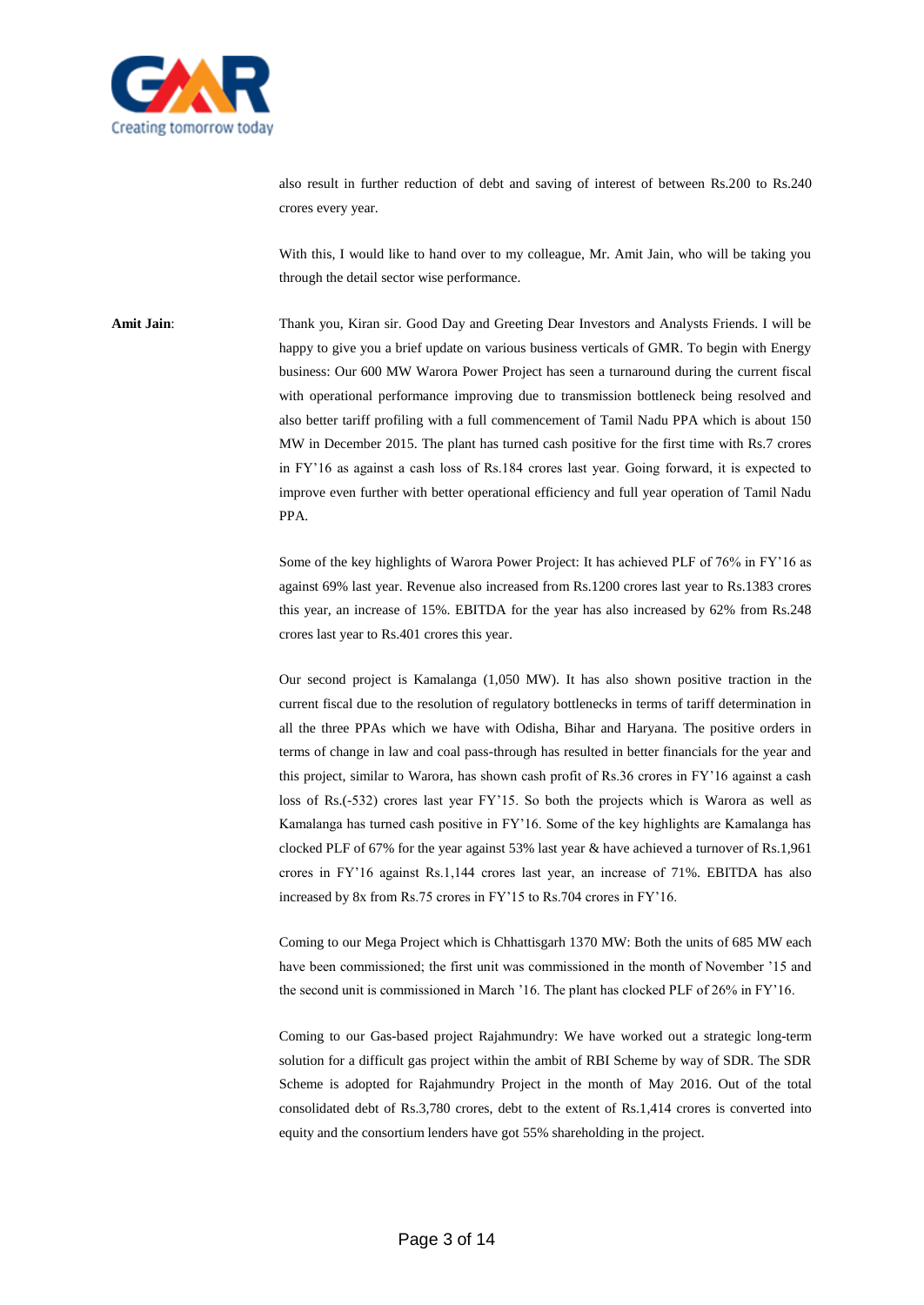

Coming to our next vertical which is the Airport vertical: DIAL has handled a record passengers of 48.42 million in FY'16, a growth of 18%. Total cargo volume of 787,000 MT is handled in FY'16 -- highest ever by any Indian airport in any year. Non-Aero revenue also grew by a good 19% over last year led by growth in commercial non-Aero sales and land and space rentals. Revenue also increased by 16% from Rs.4,195 crores in FY'15 to Rs.4,862 crores in FY'16. Similarly, EBITDA for the year increased by 24% from Rs.1,399 crores to Rs.1,733 crores. Over and above that, EBITDA margin also showed a very good improvement of more than 500 basis points from 63% to 68% for Delhi Airport.

Coming to our another airport which is Hyderabad: It also shows the same traction what is shown by Delhi Airport. Traffic again grew by 19% in the year and has touched 12.5 million passenger in this FY'16. Revenue of Rs.615 crores for the year, an increase of 48% over last year and this increase of 48% is mainly on account of traffic growth plus UDF restoration w.e.f. November '15. Hyderabad Airport EBITDA has doubled from Rs.179 crores in FY'15 to Rs.365 crores in FY'16.

Touching upon our Male Airport, both the parties which is GMR and the Government of Maldives are currently in the process of finalizing the procedural timetable to schedule the final hearing with the tribunal to decide the quantum of damage and which is expected to be in the month of August this year. The management is confident to realize at least the carrying cost or the carrying amounts of the claim.

Coming to our third vertical which is the Urban Infrastructure: Our Kakinada SEZ of about 5,000 acres have been announced has operational SEZ w.e.f.  $27<sup>th</sup>$  January '16 with the commencement of commercial operation of Pals Plush factory spread over approximately 1 lakh sq.ft. Pals Plush has already employed over 600 women and would employ additional 1200 over next one year. Along with Pals Plush, Tata BSF, Rural BPO has also commenced operations, they have already recruited first phase of about 38 people and the recruitment of next batch is underway.

With this, I end my Business Update and now hand over the conference to moderator to start Q&A.

**Moderator**: Thank you very much, sir. Ladies and Gentlemen, we will now begin the Question-and-Answer Session. The first question is from the line of Atul Tiwari from Citigroup. Please go ahead.

**Atul Tiwari:** My question is on one of the balance sheet items; there is a preference share issued by subsidiary company of about Rs.9.8 billion. So, this is pending in which company and what is the terms of conversion ultimately  $-$  is it in the Airport holding or the Energy holding company?

**Govindarajulu:** This is a preference capital issued to the PE in Energy & Airport verticals.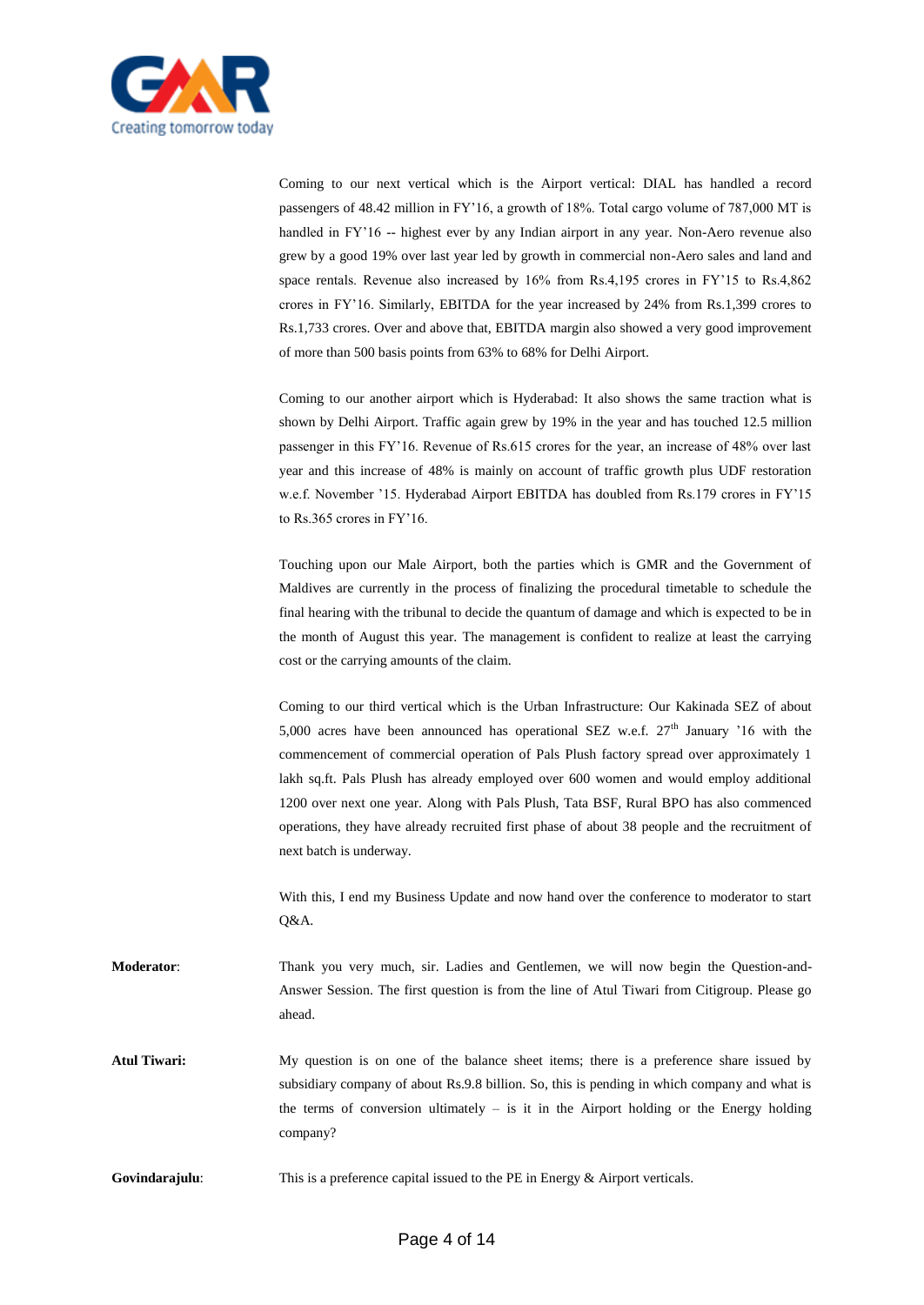

- **Atul Tiwari:** Now that 30% equity stake has been sold to Tenaga has it already been converted or will it be converted into the equity share soon or in case it cannot be, can it be swapped into the shares of the parent company, what are the terms like?
- **Govindarajulu:** The discussions are going on with PE and our preference is to convert them in Energy only, in principle they have agreed.
- **Parag Parikh:** As rightly pointed out by Mr. Govindarajulu, these CCPS will have to be converted and will be converted as far as the investment goes in the Energy vertical itself. Our discussions are undergoing with the private equity investors. They all have welcomed the fact that now we have a strategic investor coming in the form of Tenaga. As a part of our overall process of ensuring closure of the Tenaga investment, this will also be concluded.
- **Atul Tiwari:** The second is what is the status of Delhi Airport tariff petition as of now and when do we expect some kind of final order?
- **Sidharath Kapur:** The situation is that as the investors may be aware that there is a high court stay on the implementation of tariffs by the regulator. The issues are pending in the appellate and the appellate authority which has been constituted a little bit of time back, they are now actively engaged in determination and final resolution of these issues, hearings are being held very frequently, in fact, the regulator had gone to supreme court asking for a vacation of the stay of the high court order and the supreme court has dismissed this appeal by the regulator and in turn has advised the appellate authority that they should decide all the issues which are pending with them in the next three months. So we expect that in the next three months the appellate would be addressing all these issues and hopefully in the next 3-4-months we should have a resolution at the appellate authority of the issues pending in respect of DIAL.
- **Moderator:** Thank you. The next question is from the line of Chetan Cholera from Pragya Equities. Please go ahead.
- **Chetan Cholera:** What is the roadmap for the reducing debt, because whatever we earn in the year we are just paying interest, rest of the thing leave alone, so when the shareholders start earning?
- **Jitendra Jain** : I am Jitendra Jain, CFO Corporate Finance. GMR three years back has taken decision that the focus is going to be to deleverage the balance sheet, to strengthen the balance sheet and for consolidation. As of now, we will continue to focus on the deleverage of the balance sheet particularly on the corporate loan. In the last 12-24-mnoths lot of initiatives have been taken by divestment, by raising FCCB, recent deal of Tenaga. Going forward, we will continue to evaluate various options to reduce the corporate loan and we expect in next 12-18-months to come down to close to 50%. On the project side, the focus is now on the cheaper cost by reduction of interest rate. We believe that all these efforts will bring good results and you will see much better balance sheet and much better numbers in next 12-18-mnoths. We have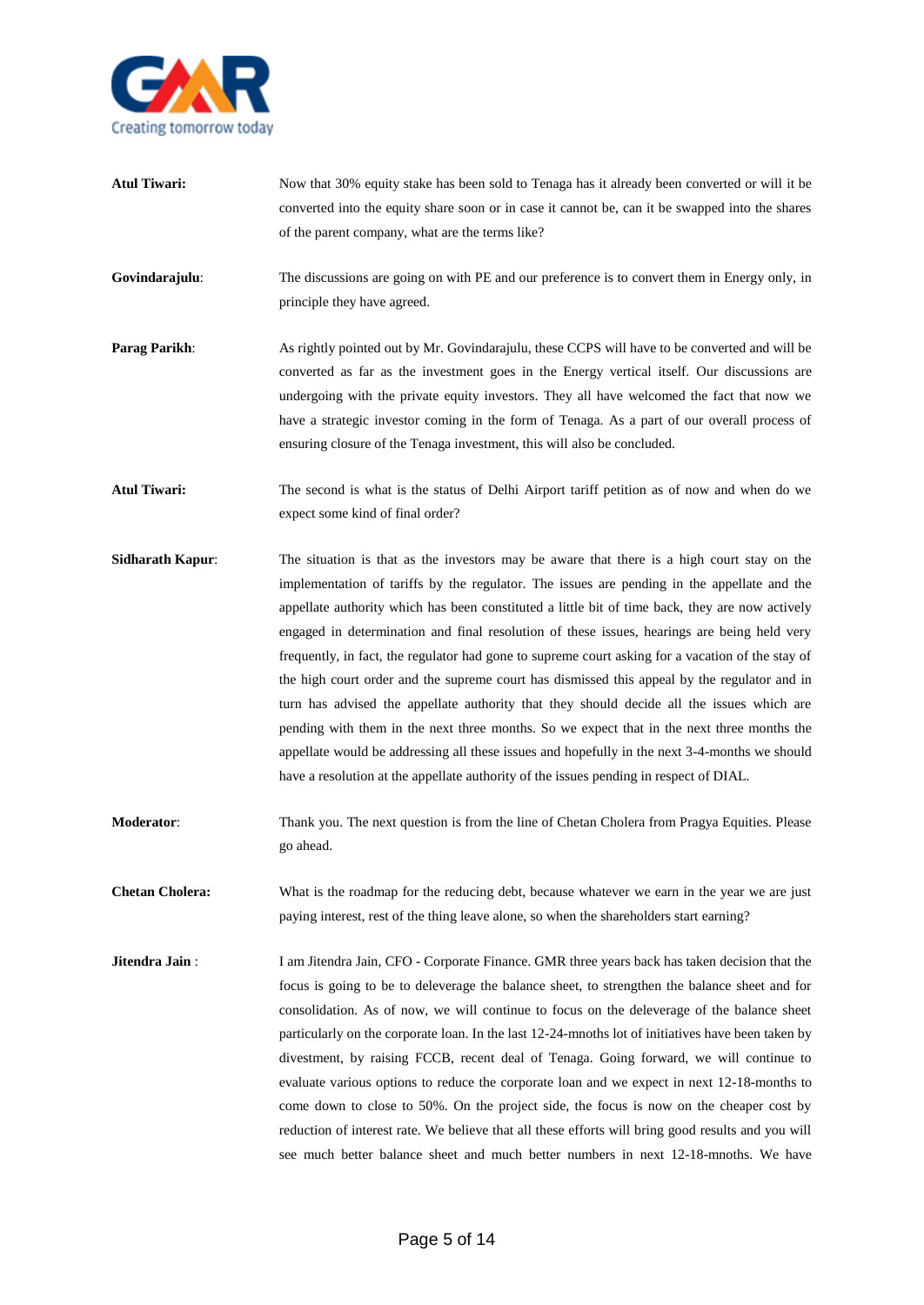

already demonstrated our track record in the last 2-3-years in the most challenging times. So we will continue to make this effort and you will see better numbers going forward.

**Chetan Cholera:** Can you give some color on how you are going to reduce 50% debt?

**Parag Parikh:** Just to add into what Jitendra mentioned, as you are aware, we have announced our strategic investment of Tenaga and something that we had taken through with the analysts/investors last time also, this investment is in the tune of close to about Rs.2,000 crores. Now, this entire Rs.2,000 crores is largely going only into retirement of debt obligations at the corporate level. Roughly, given a range of our interest rate this will mean an annual saving almost to the tune of Rs.200-240 crores. So to that extent on one hand the interest is getting saved from a P&L perspective, as well as the corporate loans to that extent also will get reduced. So similar efforts have been done in the past, whether it was in the recent transaction prior to this of an FCCB and to that extent our focus is always to look at as an asset light strategy and at least ensure that the corporate loans are being brought down. As far as the debt to the assets are concerned, this debt is more in the nature of project finance at the SPV level itself. So the revenues, the cash flows of each SPV itself is able to service the project-related debt.

- **Kiran K Grandhi:** Just to add to Parag, going forward the group's approach is to continue all the options. So in certain assets we are continuing to do divestment, such as highways, in some of the assets in Energy sector we will continue to look at divestments, that exercise we will continue. Second, parallely, we will also look at working on strategic investments in some of the assets in SEZ assets we have almost 13,000 acres of land is there, we are in the process of monetizing it, we are confident in the next 18-months we will get some cash flows in realizing this land monetization. A few other initiatives – we have large receivables with various regulatory agencies and government authorities, more specifically to Maldives Airport, we are confident that we will resolve this year and also recover money in that. So the divestment approach there is some fresh capital, you can look at the asset levels and the third is the receivables, litigation, recoverables. So, all the three areas we are focusing over and above the cost reduction that we are doing in terms of interest. The biggest portion we have in the interest is big outflow, there we are working with the banks to reduce interest rate in a systematic manner.
- **Moderator**: Thank you. The next question is from the line of Abhishek Jain from Everett Consultants. Please go ahead.

**Abhishek Jain:** You have got such a big land bank in and around Delhi Airport. So how we are going to monetize that?

**Kiran K Grandhi:** In Delhi we have monetized the first phase of around 45-acres. We are now contemplating, we have already started the process to monetize another 23-25-acres, we are in the process of bidding and we have now 5-bidders have shown interest and we are in the process of monetizing that next parcel of land for a large retail mall and we are also seeing very robust growth, if you see in the hotels which are opened in the Delhi airport they are doing very well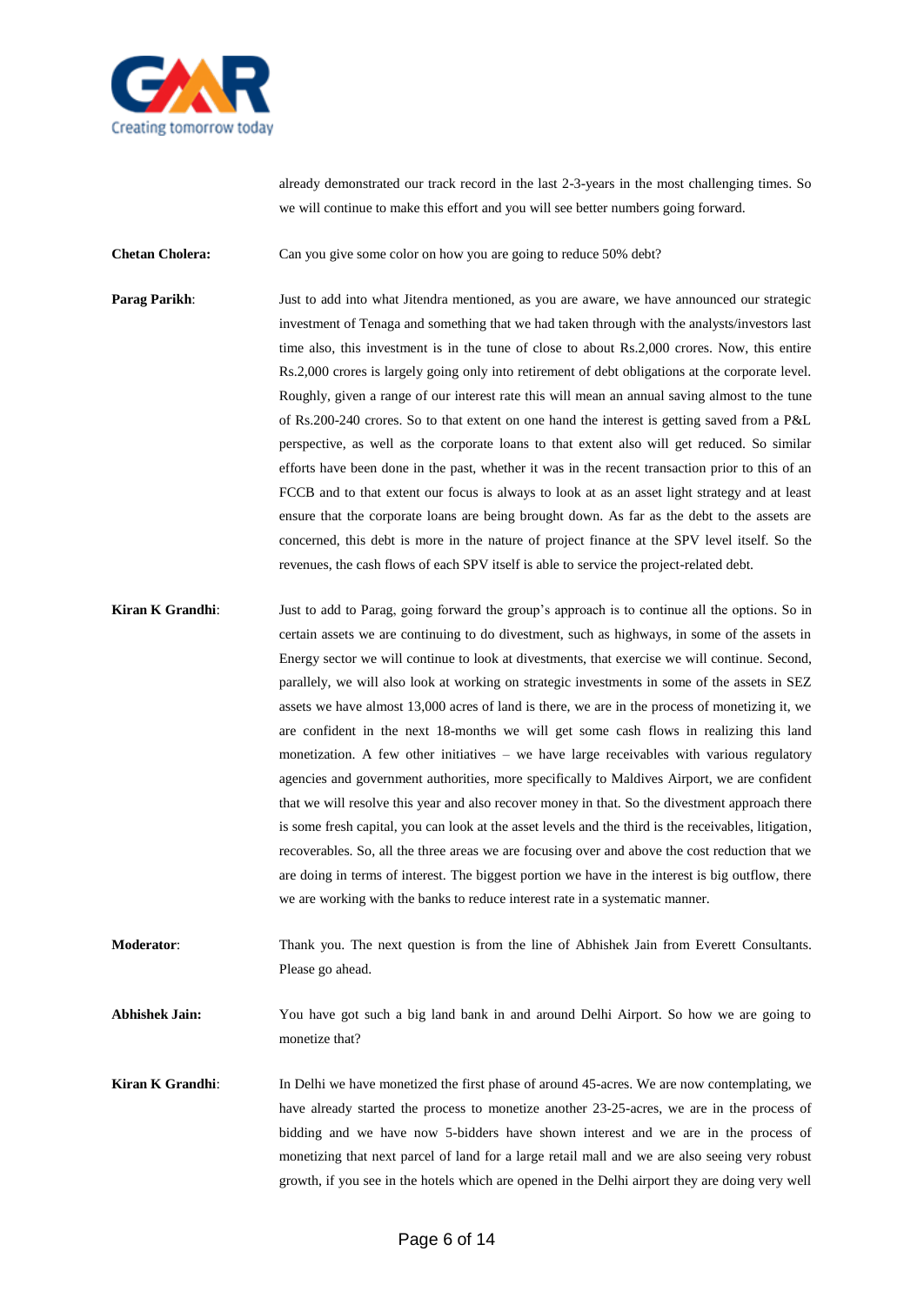

and they are doing at almost 75% load factor, they are doing very well and some of you would have experienced it. So there is a very strong vibrancy is being created there. So, we are choosing the time now, we are going in the next phase and we are very confident that we will be doing in a systematic manner on a yearly basis as and when the demand… we do not want to dispose it too early in the market, we want to do it basing on the market demand. As far as Hyderabad is concerned, we already have disposed, we have now leased almost like between 50-60 acres right now and we have also tied up with another large e-Commerce company, we have signed almost like 17-acres to Amazon. So it has taken 17-acres in Hyderabad Airport for a large fulfillment center and that is one of the big things which we have achieved recently. Going forward, we are in continuous process of monetizing land both at Hyderabad and in Delhi… I would say Indian airports, we are the only one to monetize such a large land parcels both at Delhi and Hyderabad. In Hyderabad we are in the process of signing another 33-acres with another one large pharma company for doing formulations basically for research and development.

**Abhishek Jain:** Actually the question is we are getting into lease kind of thing for land monetization. This thing brings in part money like every year rental kind of it. Why do we not dispose of certain portion of land and then redeem the debt?

**Sidharth Kapur:** Whenever we are disposing of land firstly, we cannot sell land. This is lease land, so ultimately it has to be given on license/sub-lease basis. Second issue is that this is all long-term leases, these are concurrent with our concession agreement and these are all long-term leases. So effectively for a person who is taking over this land it is almost akin to acquiring the land, though technically from a legal standpoint you cannot sell the land. Now, whenever we do it, we take deposits. These are refundable deposits at the end of the concession term and these are repayable after 50-years, effectively 50-years is left in Delhi and practically this is a quasiequity for us. In the first phase of 45-acres we have raised almost if you take the deposits for infrastructure development also, add that into the security deposit, it was almost over Rs.2,000 crores which was raised as deposits, which was used for the first phase construction of the airport. Now, in the second phase of monetization, the deposits we will raise, but they maybe of a lesser quantum, because we may not have a large use for it for CAPEX purpose immediately. We can of course use it for other purposes like deleveraging or for expansion purposes related. But definitely there is cash which is also raised upfront as part of our monetization structure.

**Moderator**: Thank you. The next question is from the line of Ashish Shah from IDFC Securities. Please go ahead.

**Ashish Shah:** Sir, in the Energy business, we see that the EBITDA sequentially if I were to compare vis-à-vis the December quarter, there has been a sharp reduction in the EBITDA from December to the March levels. Now, I understand that about 250 crores last quarter was due to arrears. But even if one adjusts Rs.250 crores from the Q3 EBITDA of Energy business still the EBITDA in Q4 has declined, whereas incrementally we have had certain positives like full supply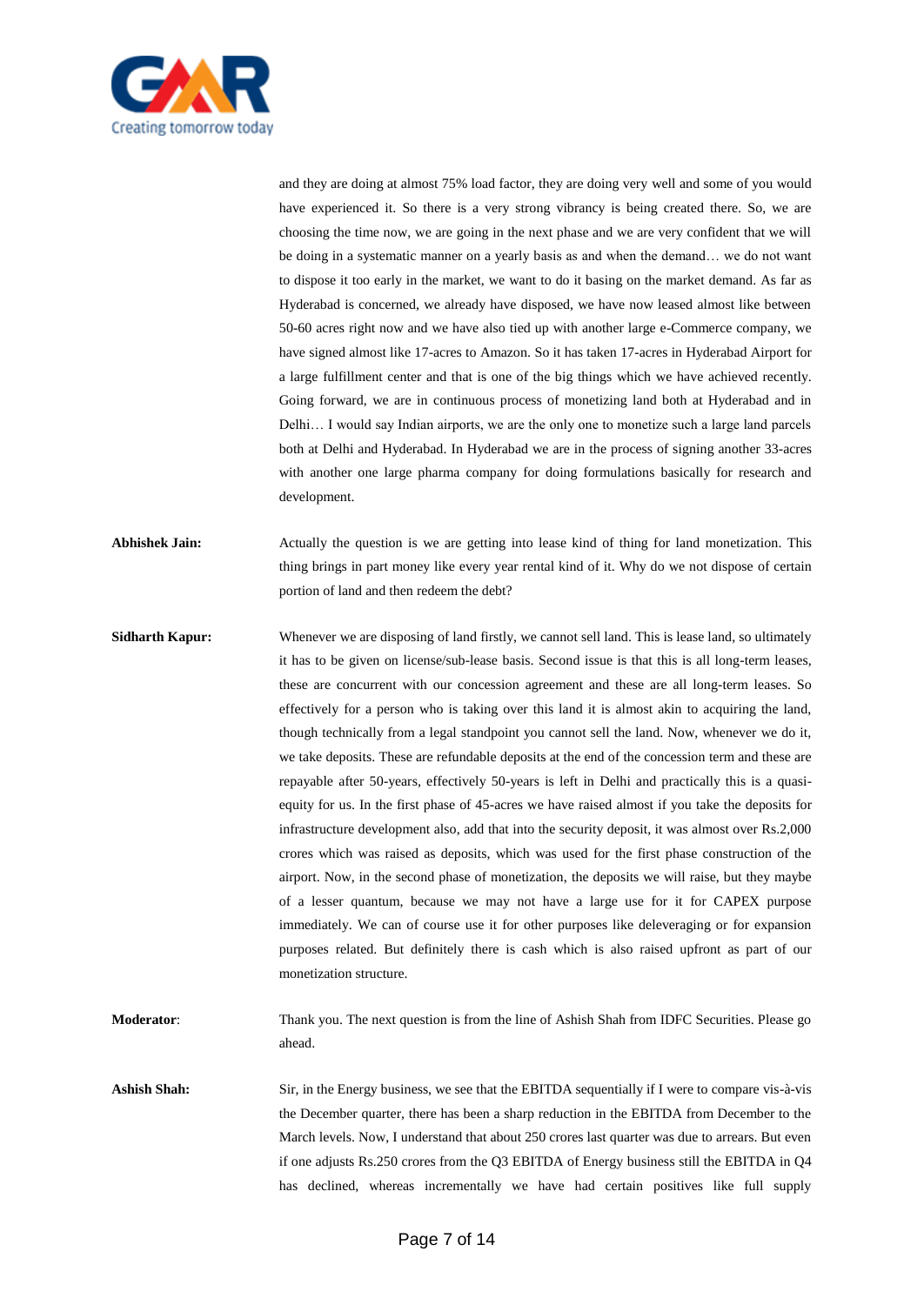

commencing for EMCO and probably Kamalanga also doing better quarter-on-quarter. So can you help us understand what is happening here?

**Parag Parikh:** Firstly, when you look at the annual numbers, clearly the performance of 2016 across all the operating plants significantly has improved, almost from an EBITDA that you see of close to Rs.220 crores for last year has gone up to more than Rs.1,150 crores. Coming more specifically to the quarter, yes, there has been an aberration; aberration is primarily to do with the fact that we had this litigation arrears which were bunched up in Q3, the same needed to be recognized that is for all the previous arrears starting from the month of April. We in certain cases for example there are some plant maintenance shutdown, that had happened in the Q4, to that extent that you see that the EBITDAs are slightly lower. So, as a combination of both, you see the EBITDA of Q4 sequentially being less than Q3 plus of course Chhattisgarh as a plant, the first unit started almost in the end of the third quarter, so Chhattisgarh clearly in his initial stabilization phase does have a loss at EBITDA and those also get combined as far as the fourth quarter EBITDA that you see.

Ashish Shah: Also, on the impairment that we have taken this quarter of Rs.100 crores of goodwill for the Indonesian mine, so what is the future of this mine – would we end up taking impairment for the residual amount also, and if yes, what is this amount?

**Parag Parikh:** Ashish, these are more prudent accounting treatments. As you would appreciate mines go through a commodity cycle, prices have sort of gone up and at a cyclical down in the recent years. So, as a prudent accounting treatment, we have taken the impairment as far as the Indonesian mines are concerned. We do not greatly expect anything significantly to come as far as any incremental impairments are concerned on the PTBSL mine. This is more from a perspective that again in times to come we do expect slightly seeing the mines being given a push both as far as production is concerned, as far as also the commodity price cycle improvement is concerned. But, having said that this is more a one-time adjustments that are being done.

Ashish Shah: In the energy business again, there has been a net writeback of tax. So the current tax if I see there is a net writeback. So on which project has this been?

**Govindarajulu:** This is in GMR Energy, this is the deferred tax which you have recognized to the extent of liabilities available, this is only again a one-time expense, earlier, we have written off that is brought back into current year accounts, because we have corresponding liabilities which are recognized in the asset.

Ashish Shah: On the Hungund-Hospet project, by when the sale transaction be completed?

**Mohanrao:** There are some CPs in which we need to get the lender's approval. It should take another two to three months to complete.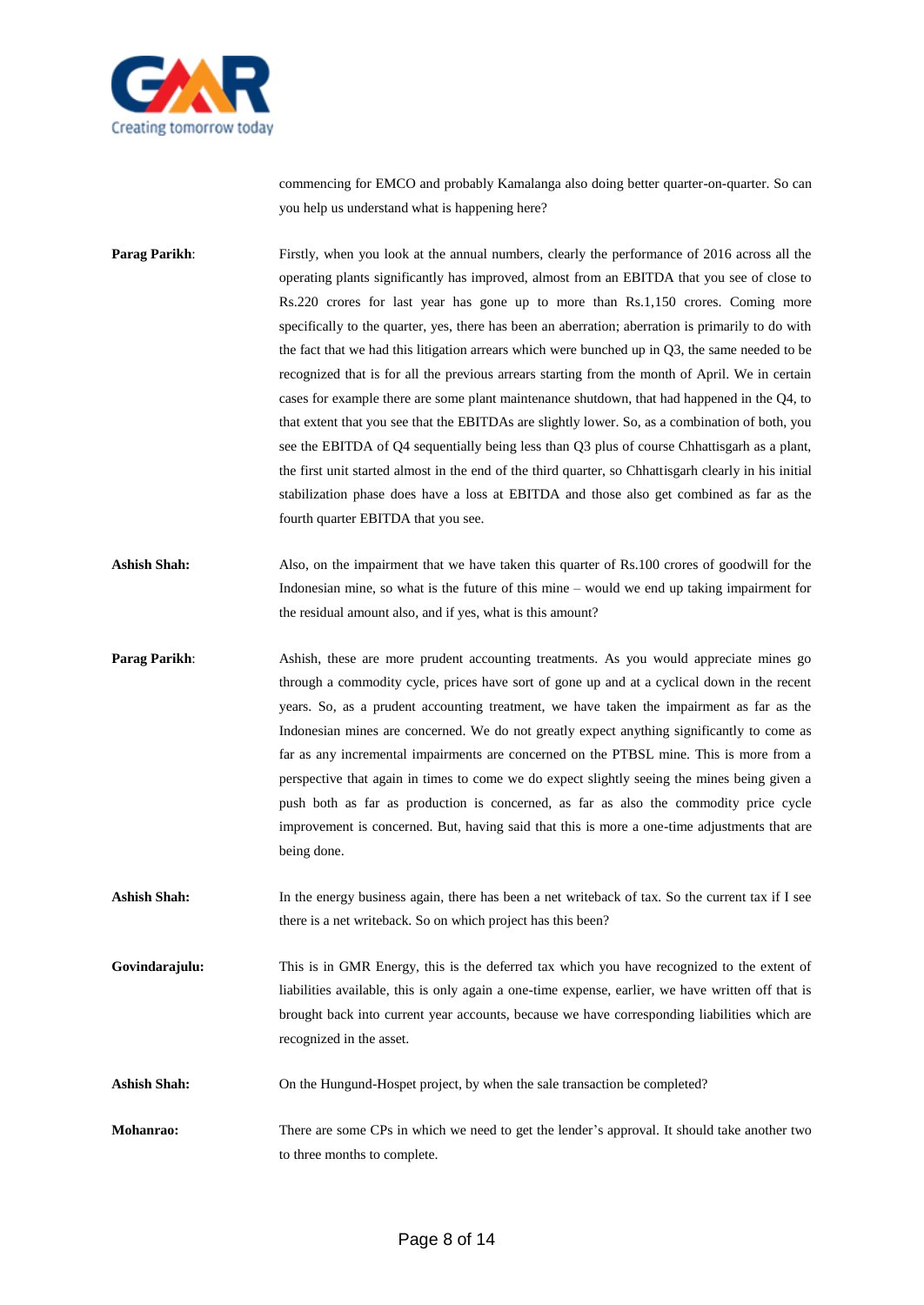

| <b>Ashish Shah:</b>     | What would be the amount of loss that we would have incurred on this project in FY'16<br>would go off the books? The debt we know which will go out of the books.                                                                                                                                                                                                                                                               |
|-------------------------|---------------------------------------------------------------------------------------------------------------------------------------------------------------------------------------------------------------------------------------------------------------------------------------------------------------------------------------------------------------------------------------------------------------------------------|
| Mohanrao:               | The loss is already provided in the current year financial, it is around Rs.(-36) crores.                                                                                                                                                                                                                                                                                                                                       |
| Moderator:              | Thank you. The next question is from the line of Nilesh Bhaiya from Yes Securities. Please go<br>ahead.                                                                                                                                                                                                                                                                                                                         |
| <b>Nilesh Bhaiya:</b>   | Sir, in our Hyderabad Airport, how much UDF we have collected since November till March?                                                                                                                                                                                                                                                                                                                                        |
| <b>Sidharath Kapur:</b> | We have collected from the date the UDF started till March about Rs.160 crores and this is of<br>course it is not reflecting what we will be collecting on a steady state because the UDF<br>collection is low because there would have been tickets which have been issued before the start<br>of the UDF in respect of travel after the date of the start of the UDF. So steady state is not<br>reflected in this collection. |
| <b>Nilesh Bhaiya:</b>   | So how much we expect it on a steady state for full year?                                                                                                                                                                                                                                                                                                                                                                       |
| <b>Sidharath Kapur:</b> | In steady state, UDF is about Rs.40-45 crores a month.                                                                                                                                                                                                                                                                                                                                                                          |
| <b>Nilesh Bhaiya:</b>   | By March end how much amount of FCCB we had realized out of the Rs.2,000-odd crores?                                                                                                                                                                                                                                                                                                                                            |
| Govindarajulu:          | Entire amount is realized, already spent Rs.1,800 crores and there is repayment of the loans<br>and interest obligations, Rs.200 crores we are retaining as cash balance.                                                                                                                                                                                                                                                       |
| <b>Nilesh Bhaiya:</b>   | In books of account, are we classifying this Rs.2,000-odd crores as debt or quasi-equity, where<br>exactly?                                                                                                                                                                                                                                                                                                                     |
| Govindarajulu:          | As of today it is debt only, but we are still discussing with the auditors under new accounting<br>stats Ind AS in the current year whether we can recognize as an equity we are discussing with<br>them.                                                                                                                                                                                                                       |
| <b>Nilesh Bhaiya:</b>   | In terms of our net debt reduction for next year, so Rs.3,700 crores will go out of<br>Rajahmundry, Hospet will be Rs.1,100 crores and you told that Rs.2,000-odd crores will be<br>through the sale of stake to Tenaga, so we are looking for Rs.7,000-odd crores of debt<br>reduction on a consolidated basis. Is that calculation correct?                                                                                   |
| Govindarajulu:          | Only slight correction; Hungund-Hospet we have already removed the debt because it has<br>become an associate company, we have already effected sale of 15% and the balance is also<br>held for sale we have removed in the consolidation, other two aspects what you said is correct.                                                                                                                                          |
| <b>Sidharath Kapur:</b> | I think you can also add Axis Bank which will get cleared off after the arbitration.                                                                                                                                                                                                                                                                                                                                            |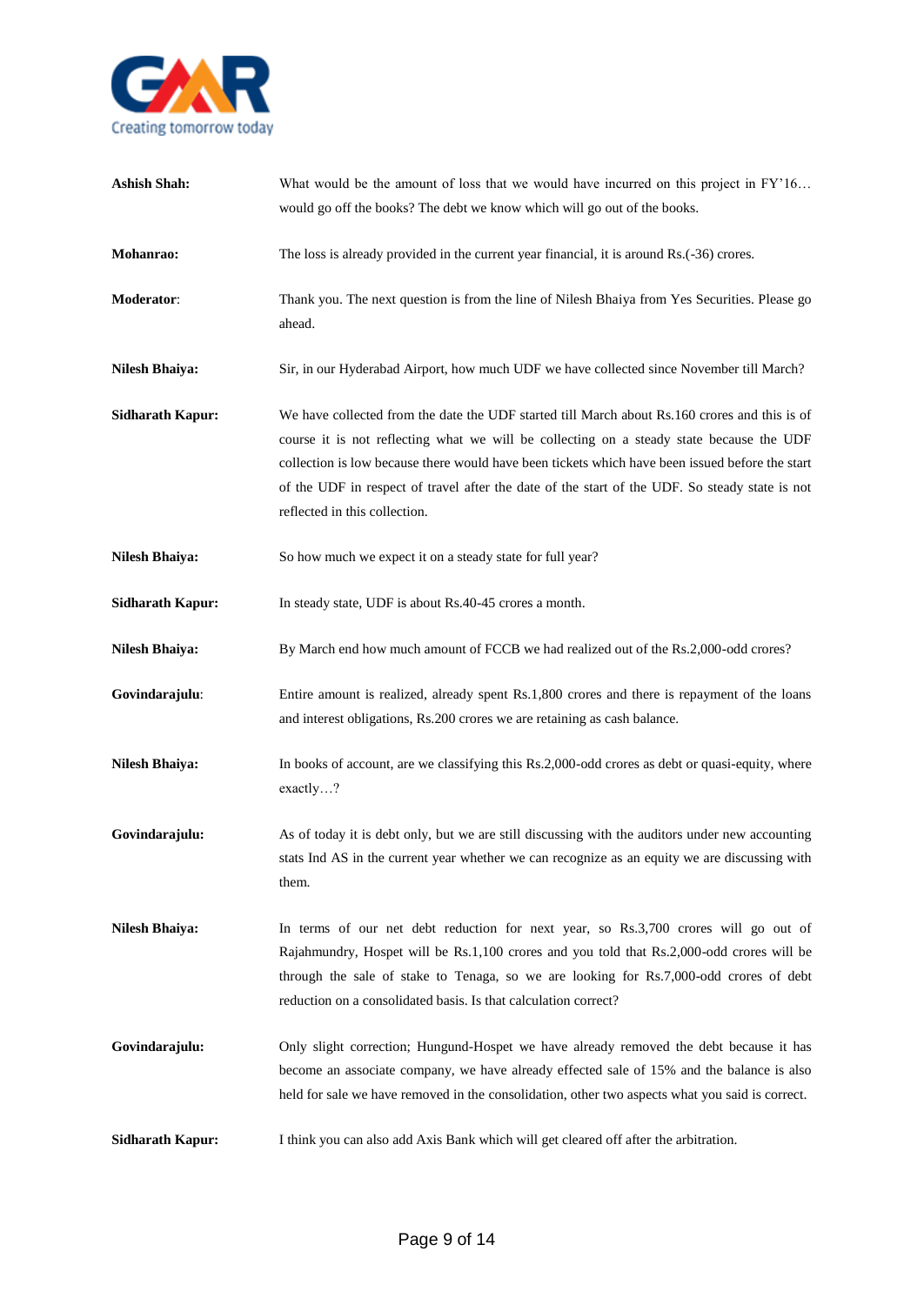

| <b>Nilesh Bhaiya:</b>   | So that is Rs.1,100-odd crores, right?                                                                                                                                                                                                                                                                                                                         |
|-------------------------|----------------------------------------------------------------------------------------------------------------------------------------------------------------------------------------------------------------------------------------------------------------------------------------------------------------------------------------------------------------|
| <b>Sidharath Kapur:</b> | Yes.                                                                                                                                                                                                                                                                                                                                                           |
| <b>Nilesh Bhaiya:</b>   | Cebu Airport, this is an associate only or consolidation?                                                                                                                                                                                                                                                                                                      |
| Govindarajulu:          | We do partial consolidation; 40% equity basis.                                                                                                                                                                                                                                                                                                                 |
| <b>Nilesh Bhaiya:</b>   | How much will be the debt on Cebu?                                                                                                                                                                                                                                                                                                                             |
| Govindarajulu:          | That is close to Rs.800 crores our portion.                                                                                                                                                                                                                                                                                                                    |
| Moderator:              | Thank you. The next question is from the line of Deepak Agarwal from Elara Capital. Please<br>go ahead.                                                                                                                                                                                                                                                        |
| <b>Deepak Agarwal:</b>  | My first question is if I see on the gross block versus last year we were at about Rs.55,700 and<br>this year we were mentioning gross block of 57,700, so it is just an addition of Rs.2,000 crores,<br>but we have operationalized both Rajahmundry and Chhattisgarh which is far in excess in<br>terms of CAPEX. So, can you help reconcile the difference? |
| Govindarajulu:          | This is the gross asset which includes the capital work-in progress also, that is why you are not<br>seeing the major difference, it is only the capital expenditure incurred during current year<br>which is added.                                                                                                                                           |
| <b>Deepak Agarwal:</b>  | In the 'Presentation' it is clearly mentioning gross block and it is not CWIP?                                                                                                                                                                                                                                                                                 |
| Govindarajulu:          | Yes, you are correct, it is mentioned as gross block, it includes capital work-in progress.                                                                                                                                                                                                                                                                    |
| Deepak Agarwal:         | So what is the gross fixed assets as on 31 <sup>st</sup> March versus last year?                                                                                                                                                                                                                                                                               |
| Govindarajulu:          | Tangible assets is Rs.37,000 crores as of 31 <sup>st</sup> March versus Rs.23,000 crores last year.                                                                                                                                                                                                                                                            |
| <b>Deepak Agarwal:</b>  | My second question is there is an increase in the goodwill by about Rs.550 crores. So what<br>exactly is this increase?                                                                                                                                                                                                                                        |
| Govindarajulu:          | It is only exchange variation which has come on the mines acquisition, plus on stake buy from<br>MAHB in DIAL.                                                                                                                                                                                                                                                 |
| <b>Deepak Agarwal:</b>  | How much is the current portion of debt sitting in the other current liabilities?                                                                                                                                                                                                                                                                              |
| Govindarajulu:          | Approx. Rs.10,000 crores in current year.                                                                                                                                                                                                                                                                                                                      |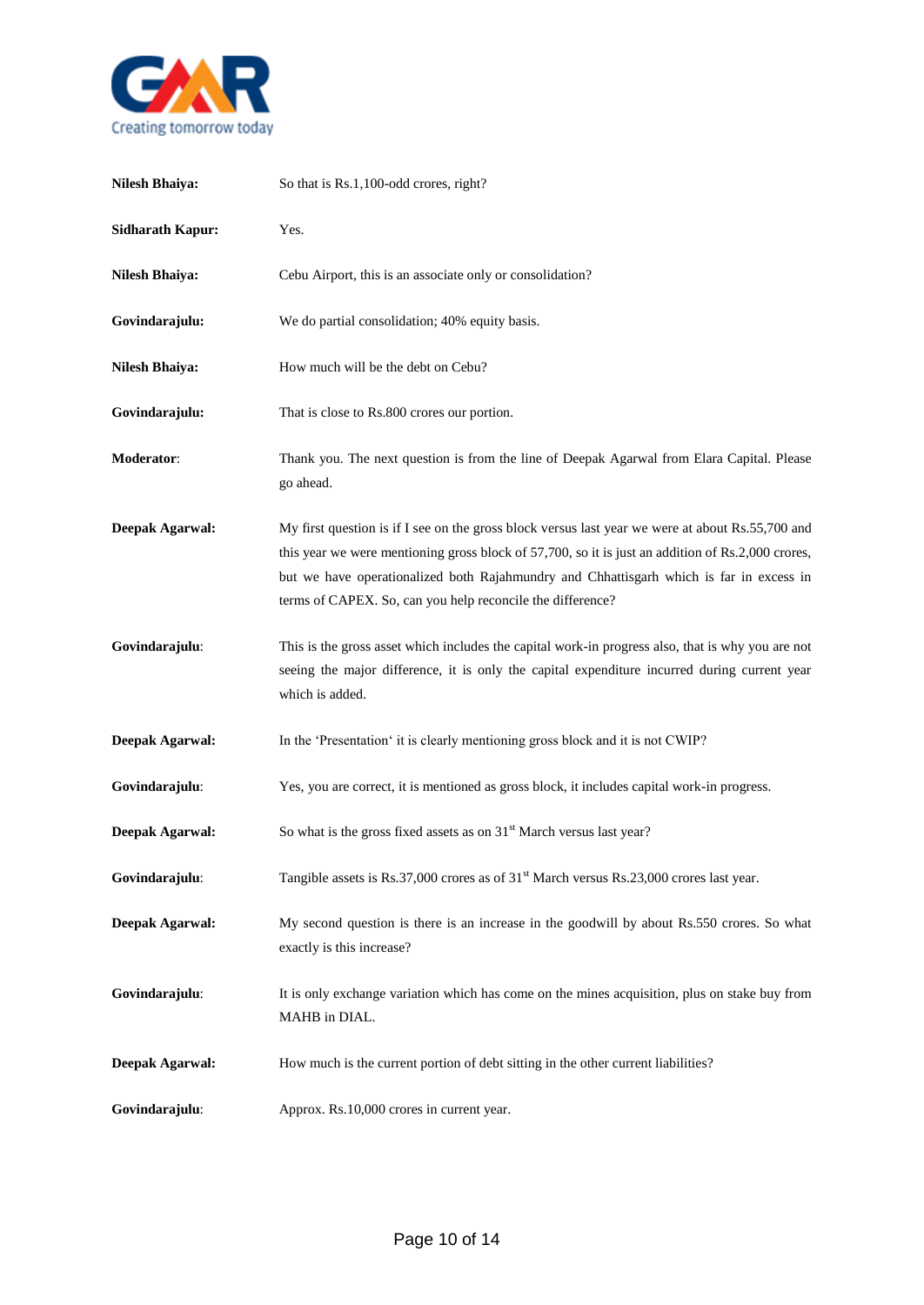

- **Deepak Agarwal:** You mentioned in earlier questions that Chhattisgarh we had an EBITDA loss, but we still operated at 26% PLF. So what is the mining cost that you are getting it in terms of rupees per ton landed at the plant?
- **Parag Parikh:** At this juncture, as far as Chhattisgarh is concerned, it has just commenced operations for the first unit as late as November, for the one unit that was operating, if you see at this juncture, a lot of the sale was going through shorter-term and merchant tariff and in merchant and shorterterm trades, the tariffs have been low. From our perspective, the idea was to at least get both the units up and running and at least ensure that both projects get commissioned. With that even the second unit got commissioned in the month of March. So, when I refer to Chhattisgarh in terms of losses, the EBITDA losses were more from a perspective of initial start-stop process, the enhanced increase need of oil fuel to start off the project.
- **Deepak Agarwal:** How much was the landed cost of coal in terms of rupees per unit or rupees per ton in terms of mining cost that you actually experienced in Q4, because this is the first quarter of operations of the coal mines as well?
- **Parag Parikh:** So as far as the first mine is concerned, we started with our Talabira mine and on a landed basis approximately the cost per ton was coming in the range of about Rs.2200 per ton.
- **Deepak Agarwal:** Despite the transportation cost, it is much lower in this?
- **Parag Parikh:** That is correct, again as I said similarly even when we refer to the mine, this also just begun production and so it was in the initial stages of operationalizing of the mine itself.
- **Deepak Agarwal:** How much likewise the fuel cost per unit in Q4 or for FY16 finally for EMCO and Kamalanga?
- **Parag Parikh:** For Q4 the per unit cost for EMCO is closer towards Rs.2. As far as Kamalanga is concerned it is close to about Rs.1.60-1.65; on an annualized basis it will be similar.
- **Moderator**: Thank you. The next question is from the line of Abhishek Jain from Everett Consultants. Please go ahead.
- **Abhishek Jain:** Can you provide me the details of UDF collected in New Delhi Airport and Hyderabad Airport? Another thing is that on high UDF charges in the airport, is it under litigation or not?
- **Sidharath Kapur:** I have not fully understood; Hyderabad I had mentioned earlier Rs.164 crores we have collected and steady state level would be about Rs.45 crores per month and Delhi we have collected about Rs.2,300 crores in the last financial year.
- **Kiran K Grandhi:** To your second question, UDF charges are fixed by regulator, we do not decide. So whatever the regulator decides is the charge, whether it is high or low, I do not think it is right to give a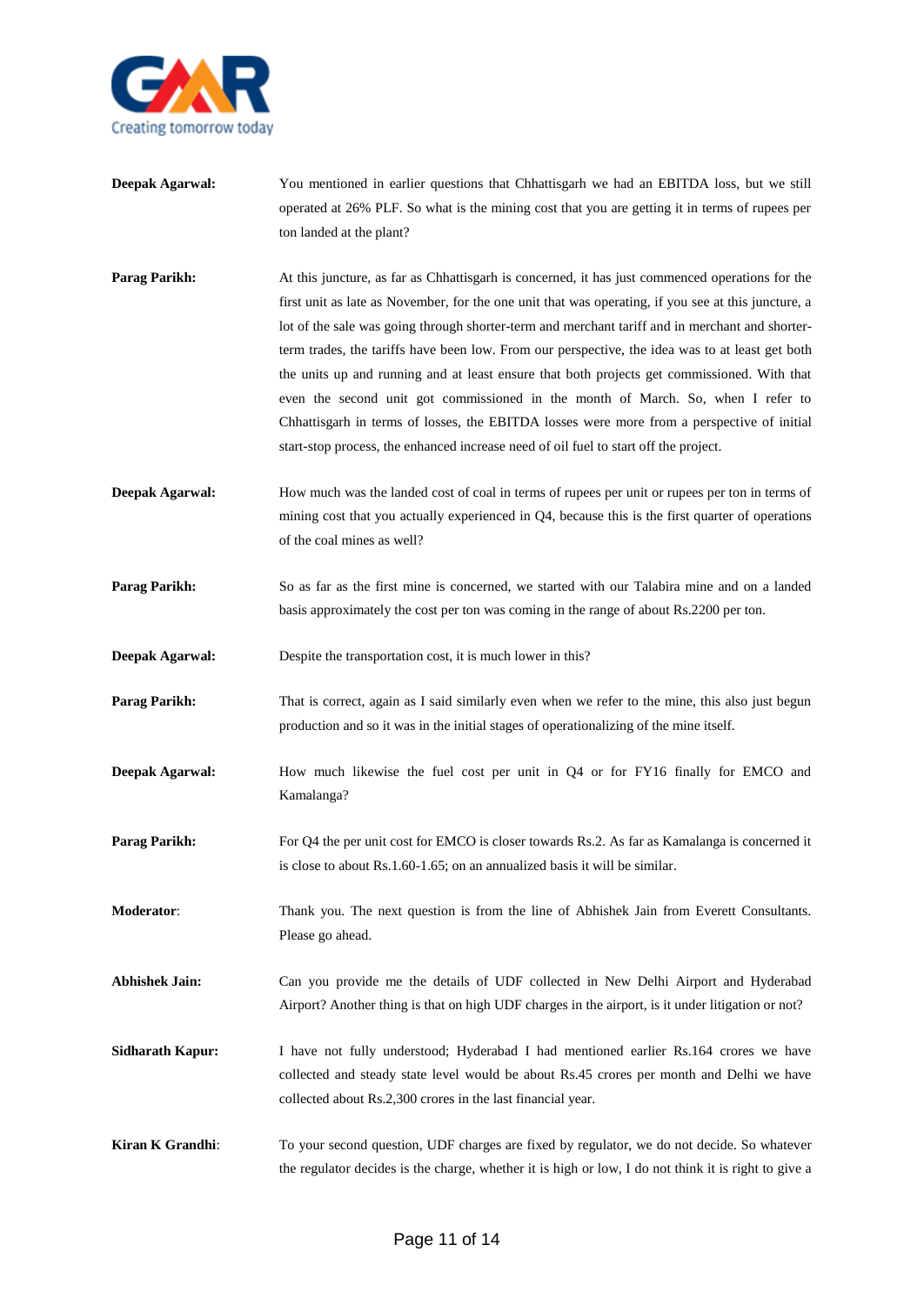

judgment that it is high or low, it has been determined by the regulator. That is one thing I want to clarify. Second, whatever regulatory process or outcome, we will update you, at present there is no issues on regulatory side as far as Hyderabad is concerned. It is resolved, we are collecting, as far as Delhi is concerned, we have clarified, we have gone to the high court and we got a stay on the tariff to continue collecting because our grievances have not been addressed for the first period. So from a company point of view, the first five years grievance is not addressed, how can you collect the next fees. So, we have addressed to the high court and high court have said that you have to dispose of the grievances, until then collect it. So, this is what is happening. So as we said earlier, we are in the process and whenever the tribunal disposes of, we will be able to give you outcome, but we are confident that we will find a resolution.

**Sidharath Kapur:** Just to clarify, there is no question of refund, so even if let us say worst case tribunal decides against us, there is no question of refund or any liability on account of refund at DIAL level because whatever has been collected it cannot be refunded back to passengers, so it can only be adjusted in the next control period tariffs.

**Kiran K Grandhi:** We are confident that there will be a resolution which will be in the right spirit.

**Moderator**: Thank you. The next question is from the line of Atul Tiwari from Citigroup. Please go ahead.

- **Atul Tiwari:** Sir, now that we are getting coal from Talabira coal mine at about Rs.2200, I think that number was communicated sometimes ago in the call. So my question is on now how do you feel about the auctions which took place one year ago, because in one year we have seen domestic coal supplies improving very sharply and lot of plants located in Chhattisgarh are getting actually eauction coal at Rs.1800-1900, so which is lower than Talabira's coal probably and obviously we do understand that as per rules of the auction, there is an annual escalation built in the prices that you have quoted. So probably a few years down the line the prices of the coal will be higher than what they are today from Talabira while domestic coal prices from Coal India either e-auction probably will come down even from here given the improved availability. So do you think that the strategy of bidding aggressively and taking a mine has worked out or you are okay with the prices that you are getting from Talabira?
- **Parag Parikh:** Atul, I think we need to understand actually where we were about a year back. As far as Chhatisgarh asset is concerned, the asset was almost ready to complete and since then as you are aware we have already commissioned both the units. Having said that, it was necessary that we also have a fuel security mechanism as far as the asset is concerned. If you look at our Talabira mine it is hardly with a reserve of close to about 10-12 million tons, that by no standard firstly suffices the overall requirement as far as both the units are concerned. The idea was to at least have a ready operational mine which we are able to utilize the over the next two to three years and at least have a small feeder supply as far as the mine is concerned and the plant can continue to run whilst in a longer-term possibly with we can also parallelly procure from Ganeshpur mines. So as I said, as far as the mines are concerned, this certainly gives us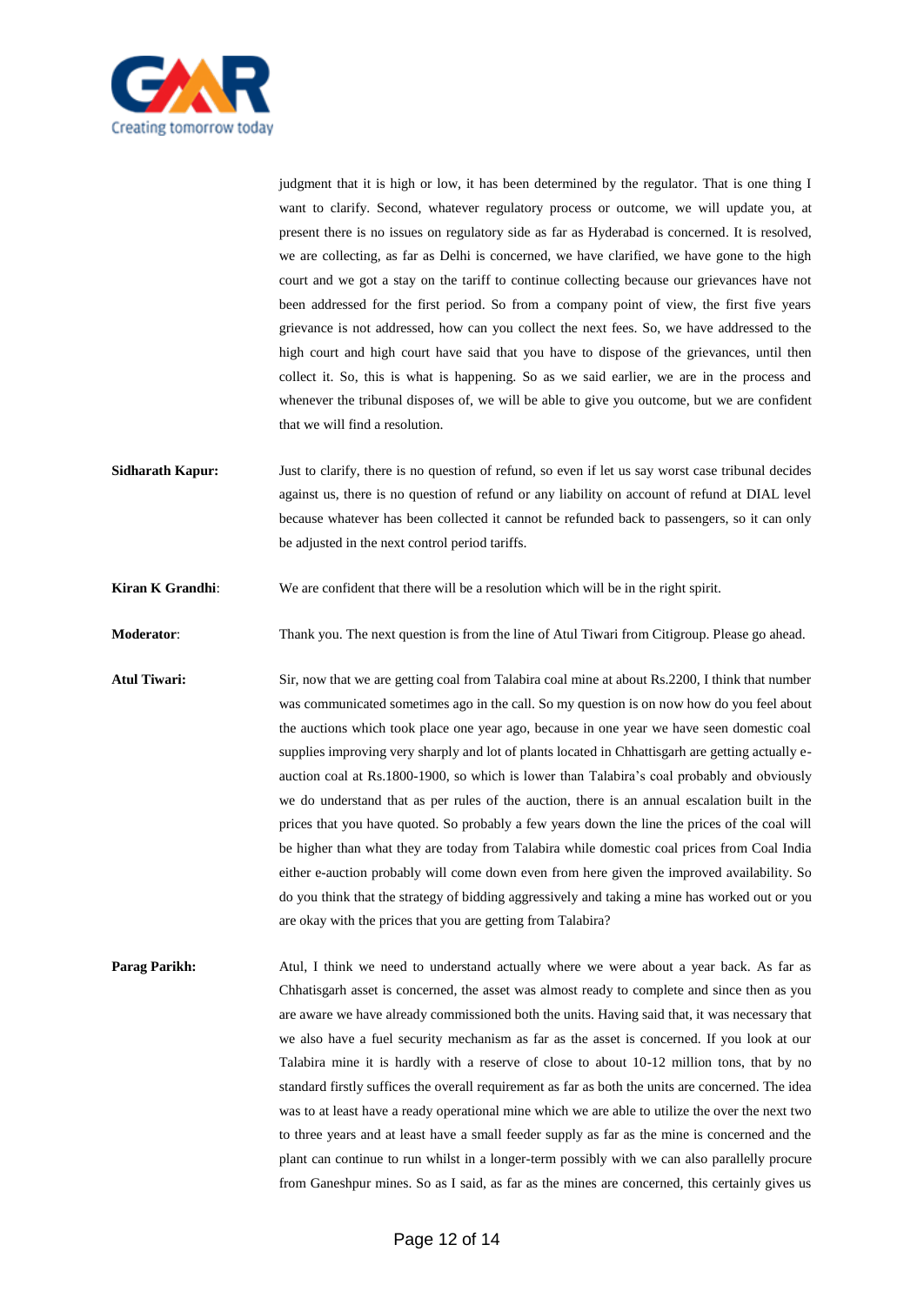

the fuel security mechanism and most importantly as I said this is only a smaller component of the overall needs of our coal requirement for both the units of Chhattisgarh are concerned and that is how we have seen it.

**Moderator**: Thank you. We take the last question from the line of Nilesh Bhaiya from Yes Securities. Please go ahead.

**Nilesh Bhaiya** Sir, just a clarification; in Hyderabad airport, it is on hybrid till now. So will we be compensated for past since FY'09?

**Sidharath Kapur:** That is right. We have filed for the tariffs for the second control period which is started from 1<sup>st</sup> of April 2016 and this has been filed also after taking into account the true-up for the past on the basis of hybrid. So there will be adjustment which will be added to the total eligibility of the total revenue for the next five years or the past period.

**Nilesh Bhaiya** Is it around Rs.1,000-odd crores around that?

**Management:** It will not be possible to quantify the amount because still it is pending in the regulator but it is very significant.

**Nilesh Bhaiya** Regarding the Hyderabad Airport, the passenger growth has been phenomenal in this airport. So do we see any need of CAPEX going forward in next two years?

**Sidharath Kapur:** There is yes, a plan for CAPEX, for which we have also filed with the regulator, it will added to the RAB, so any CAPEX which is done is added to the RAB and it leads to a pass-through into the tariff and we have a plan for CAPEX which is starting early next year which is leading to expansion because currently the airport capacity is about 12 and we are touching 12.5 and we would be needing expansion sometime early next year.

**Kiran K. Grandhi:** So basically at this moment we have given our plans to the government. Once we get approval, we will take the board approval. So we have not come to any conclusion of actual numbers, so we will be able to share with you in the future but there is an expansion will be there because we crossed 12 mn pax.

**Sidharath Kapur:** But it is very clear it is a pass-through into the RAB and it will get adjusted in an upward revision in the tariff.

**Nilesh Bhaiya** Just that it needs to be filed for this control period, so that will…?

**Sidharath Kapur:** Yes, we have done that already and we have anticipated some high level numbers and on that basis we have filed.